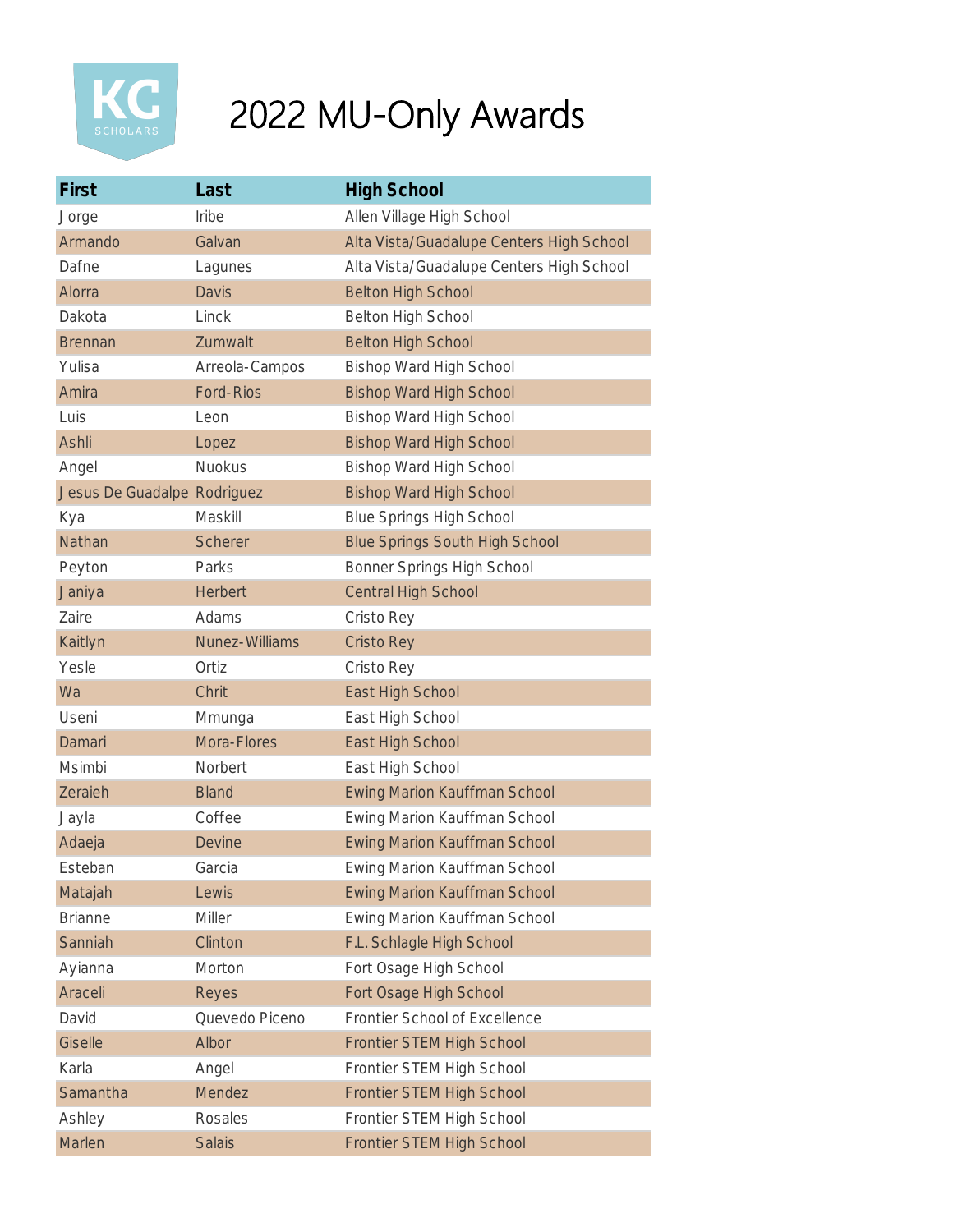

## 2022 MU-Only Awards

| First          | Last              | <b>High School</b>                       |
|----------------|-------------------|------------------------------------------|
| Brooklyn       | O'Laughlin        | <b>Grandview High School</b>             |
| Stephanie      | Solis-Ramirez     | <b>Grandview High School</b>             |
| Sophie         | Frazier           | Harrisonville High School                |
| Mercy          | Kirkemo           | Harrisonville High School                |
| Hafsa          | Ahmed             | Lee's Summit High School                 |
| Mickhael       | Astatke           | Lee's Summit High School                 |
| Victoria       | Mesz              | Lee's Summit High School                 |
| Dania          | Jacub             | Lee's Summit West High School            |
| Javon          | Smith             | Liberty North High School                |
| Alyaa          | Altoni            | Lincoln College-Prep Academy             |
| Nathaly        | Gaitan Quiroz     | Lincoln College-Prep Academy             |
| Ashley         | Gonzalez          | Lincoln College-Prep Academy             |
| Jaylinn        | <b>Miller</b>     | Lincoln College-Prep Academy             |
| Marena         | <b>Nunez Cruz</b> | Lincoln College-Prep Academy             |
| Ariana         | Ross              | Lincoln College-Prep Academy             |
| Sylvia         | Shaw              | Lincoln College-Prep Academy             |
| Dah            | Shee              | Lincoln College-Prep Academy             |
| Wah            | <b>Shee</b>       | Lincoln College-Prep Academy             |
| Ashley         | Yepez             | Lincoln College-Prep Academy             |
| Anna           | Galatas           | North Kansas City High School            |
| Marah          | Carlill           | Oak Grove High School                    |
| Aida           | <b>Bah</b>        | Oak Park High School                     |
| Kayla          | Hernandez         | Oak Park High School                     |
| Kehinde        | Awe               | Olathe North Senior High School          |
| Allison        | <b>Bautista</b>   | Olathe North Senior High School          |
| <b>Joselin</b> | Gonzalez-Mota     | Olathe North Senior High School          |
| Kalkiedan      | Kassa             | Olathe North Senior High School          |
| <b>Alexis</b>  | Redfairn-Ogunyemi | <b>Olathe North Senior High School</b>   |
| Ashley         | Ogamba            | Olathe Northwest High School             |
| Wyatt          | Vaughn            | Olathe South Senior High School          |
| Katelyn        | Flanagan          | Park Hill High School                    |
| Amwaj          | Sabri             | Park Hill High School                    |
| Ayan           | Adan              | Park Hill South High School              |
| Cosette        | Stephenson        | <b>Platte County High School</b>         |
| Rylee          | Hatfield          | Raymore-Peculiar Senior High School      |
| Michael        | Saluzzi           | Rockhurst High School                    |
| Rhamon         | <b>Brown</b>      | Ruskin Senior High School                |
| Emily          | <b>Martinez</b>   | <b>Shawnee Mission North High School</b> |
| Soliana        | Guinto            | Shawnee Mission West High School         |